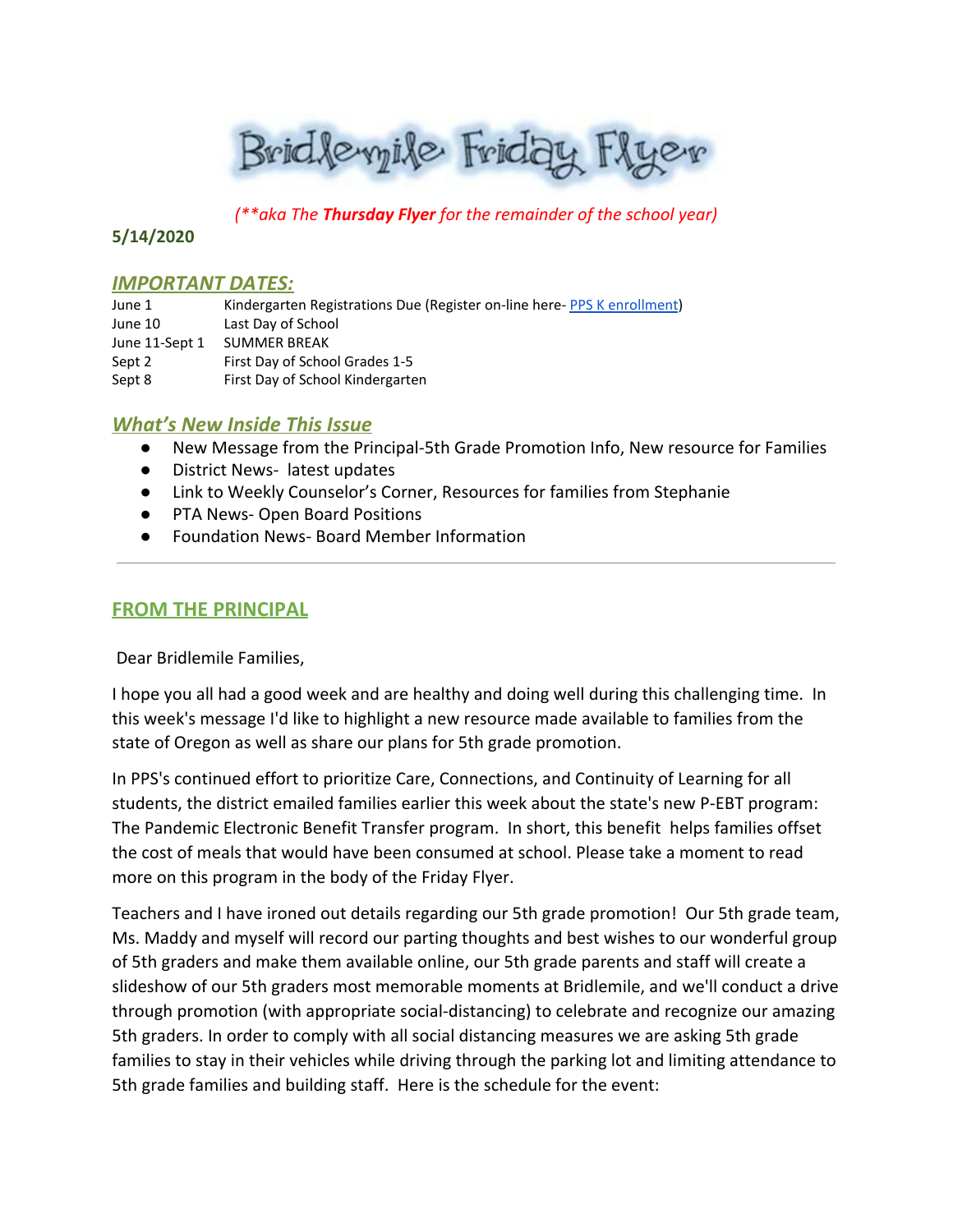June 10th, 2020: 5th Grade Drive Through Promotion Event - Bridlemile Parking Lot

- 9:00 AM--Mr. Black's class drives through
- 10:00 AM--Mr. Beebe and Ms. Maddy's class drives through
- 11:00 AM--Mrs. Sumner's class drives through

I will continue to keep you posted on any new developments from the district as we approach the end of the school year. Please continue to take good care of yourselves. Also, be sure to reach out to your child's teacher or to our counselors if you need any assistance, guidance or resources to support your family with online learning and keeping connected with our Bridlemile community. Have a restful and wonderful weekend!

Warmly, Brad Pearson

| Bridlemile Distance Learning Specials Schedule |             |            |            |          |              |  |  |
|------------------------------------------------|-------------|------------|------------|----------|--------------|--|--|
| Day                                            | Monday      | Tuesday    | Wednesday  | Thursday | Friday       |  |  |
| Subject                                        | Technology  | Music      | PF.        | PF.      | Library      |  |  |
| Teacher                                        | Mr. Stenger | Ms. Barlow | Ms. Morris | Mr. Urke | Ms. Dahinden |  |  |

# **FROM THE DISTRICT**

For the most updated Coronavirus information go to [pps.net/coronavirus](http://track.spe.schoolmessenger.com/f/a/oZfGYFGWlPSuz04Ea4-9gA~~/AAAAAQA~/RgRgZlDRP0QfaHR0cHM6Ly93d3cucHBzLm5ldC9jb3JvbmF2aXJ1c1cHc2Nob29sbUIKAABRHYVennNdt1IURnJlY2tsZTFAY29tY2FzdC5uZXRYBAAAAAE~)

# **STATE PROGRAM OFFERS FAMILIES HELP TO PAY FOR FOOD**

As our community deals with fallout of the coronavirus pandemic, we want to make Portland Public Schools families aware of a state benefit to help pay for food. The Pandemic Electronic Benefit Transfer program, or P-EBT, is available to help families offset the cost of meals that would have been consumed at school. It is administered by the Oregon Department of Human Services.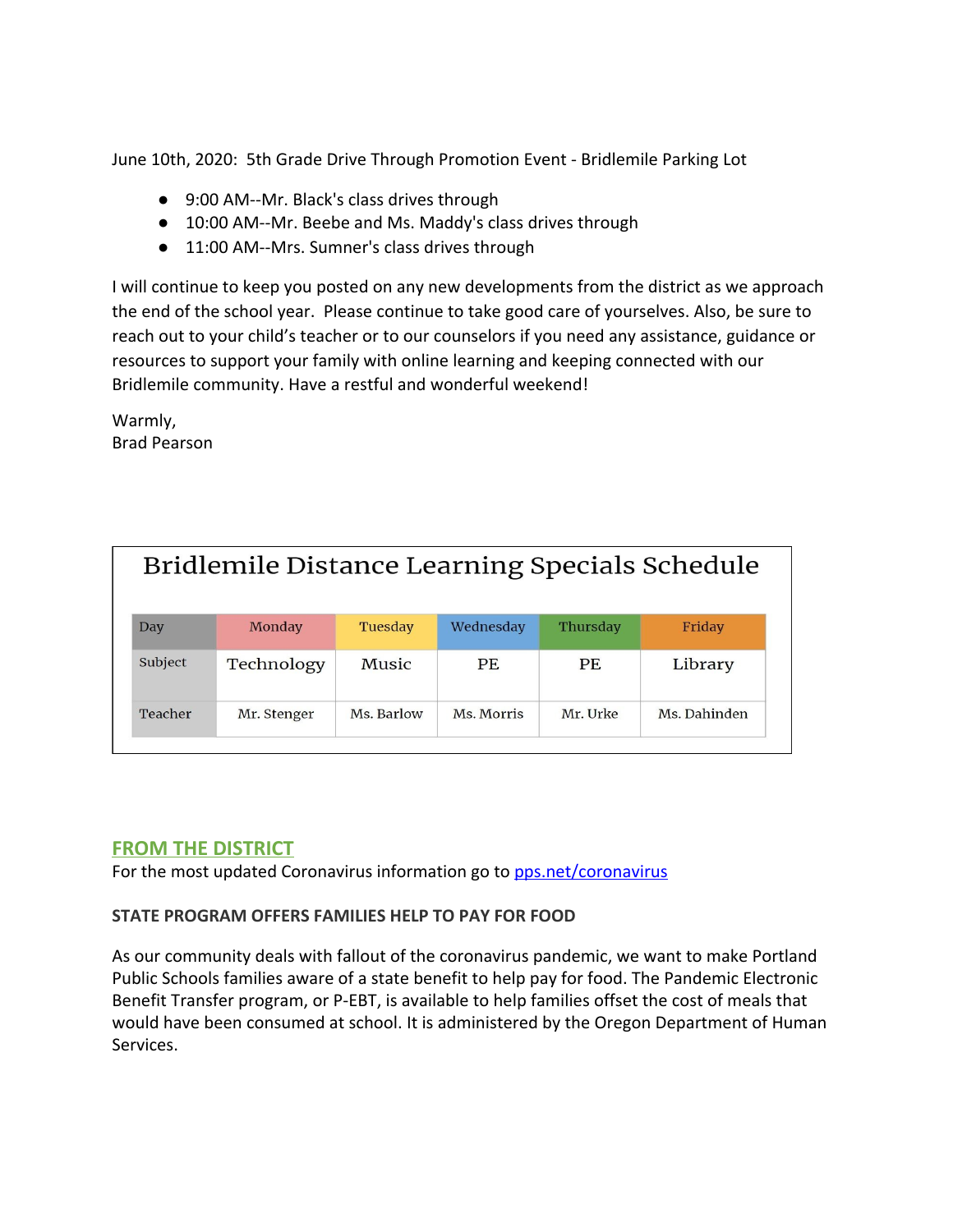The P-EBT benefit is available to families with a student who qualifies for free or reduced-price meals and any student enrolled in a [Community Eligibility Provision \(CEP\) school](https://www.pps.net/Page/2088). For those families:

- Households who qualify for the Supplemental Nutrition Association Program (SNAP), which offers food benefits to eligible, low-income individuals and families, will have benefits automatically deposited to their existing EBT accounts. There is no additional paperwork to submit to receive P-EBT benefits.
- Households who currently qualify for free or reduced-price meals or attend a CEP school will receive an Oregon Trail Card in the mail along with instructions on how to activate or refuse benefits. There is no additional paperwork to submit to receive P-EBT benefits.

For families not currently eligible and seeking benefits:

- Households financially impacted by COVID-19 may qualify for SNAP. See the [program's website t](https://govstatus.egov.com/or-dhs-benefits)o learn more.
- Families who have experienced income loss may now be eligible for free or reduced-price school meals. Apply online at [pps.net/nutrition](http://www.pps.net/nutrition).

For assistance with submitting a meal application, please contact the PPS Meal Benefits Office: mealbenefits@pps.net or 503-916-3402.

For Pandemic-EBT questions, please contact the [Oregon Department of Human Services](https://www.oregon.gov/dhs/Pages/index.aspx).

# **UPDATED 2019-20 DISTRICT CALENDAR**

The [2019-20 District Calendar](https://www.pps.net/cms/lib/OR01913224/Centricity/Domain/4/2019-20-School-District-Calendar_5-7-2020_UPDATE.pdf) has been updated to reflect the furlough as well as changes to the end of the school year. It is also posted on the district website.

# **FROM THE OFFICE**

● **Register for Kindergarten Online!**

If you have a child who will be 5 years old by September 1, please register for kindergarten! To register, go to [pps.net/kinderenroll.](http://www.pps.net/kinderenroll) The process takes 20-30 minutes and we will follow up with you later in the summer. With schools closed, online registration is the easiest option, but paper options will be available soon. **You don't need to register if** your child attends a PPS Head Start or Pre-Kindergarten program.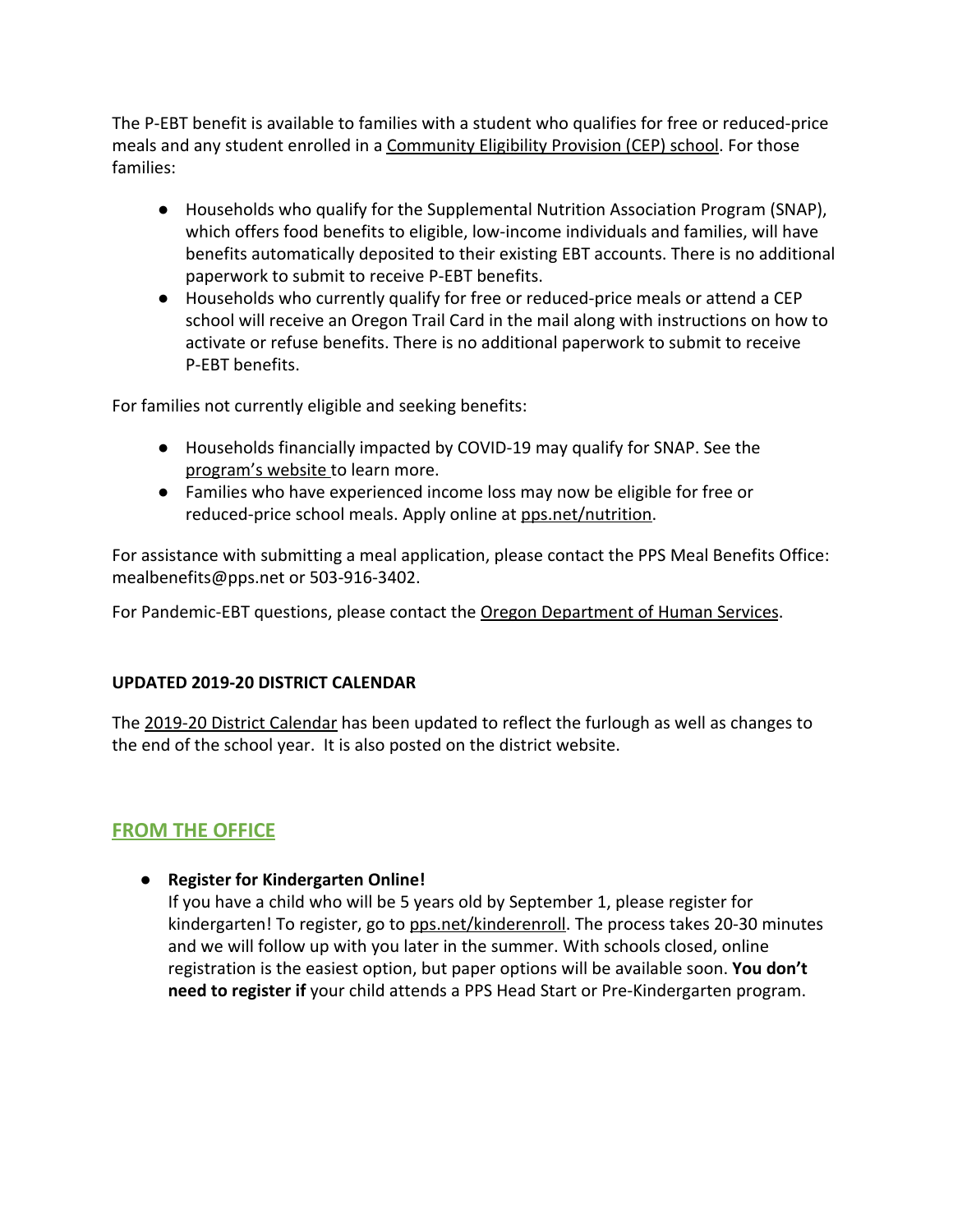# **COUNSELOR'S CORNER**

This week's newsletter: Bridlemile Counselor [Newsletter](https://docs.google.com/document/d/1jPIgNHMlmAUqjhf0JaM1QrVEJxQLWdv5TA4Xglj9iQs/edit?usp=sharing) 5-14-20

Resources Worth Checking Out from Stephanie:

Gonoodle.com - active videos and games Lunch Doodles with Mo Willems on Youtube - watch and draw Virtual Disney Rides on [rd.com](http://rd.com/) - over 20 rides Virtual Field Trips on [goodhousekeeping.com](http://goodhousekeeping.com/) - 35 global trips

Email me at - scox@pps.net

## **PTA NEWS**

Want to be a part of the school PTA and keep your finger on the pulse of Bridlemile!? There are open positions on the board!

**President Elect**- shadow PTA president Jen Moylan next year to take the reigns in the 21/22 school year.

**VP of Fundraising**

**Community Outreach-need a shadow**

**Assistant Treasurer**

**Kindergarten Welcoming Committee-**This is for families that are established at school and have an incoming kindergartener.

#### **Please email PTA with interest or questions. [bridlemile.elementary.pta@gmail.com](mailto:bridlemile.elementary.pta@gmail.com)**

Thank you to the Bridlemile community in spreading your joy to our teachers and staff this week for our Teacher/Staff appreciation. If you want to send a final message, #cheerstoyoupartysigns has posted appreciation posters at Bridlemile. Take a picture and send it to your teacher or staff member! Thank you for showing support.

## **FOUNDATION NEWS**

The Bridlemile Foundation is pleased to announce that we fully funded our 2019-2020 school year contribution to The Fund for Portland Public Schools. This contribution paid for our five educational assistants and ½ of the technology teaching position.

We want to thank all of the Bridlemile families, staff, community members and business partners who helped make this possible. A special thanks goes out to our committees who led the fundraising charge with a very successful auction, a great year with the Circle of Giving and our newly relaunched holiday event that included a tree sale, pancake feed and bazaar.

 We're also excited to announce our new officers and board members for the 2020-2021 school year: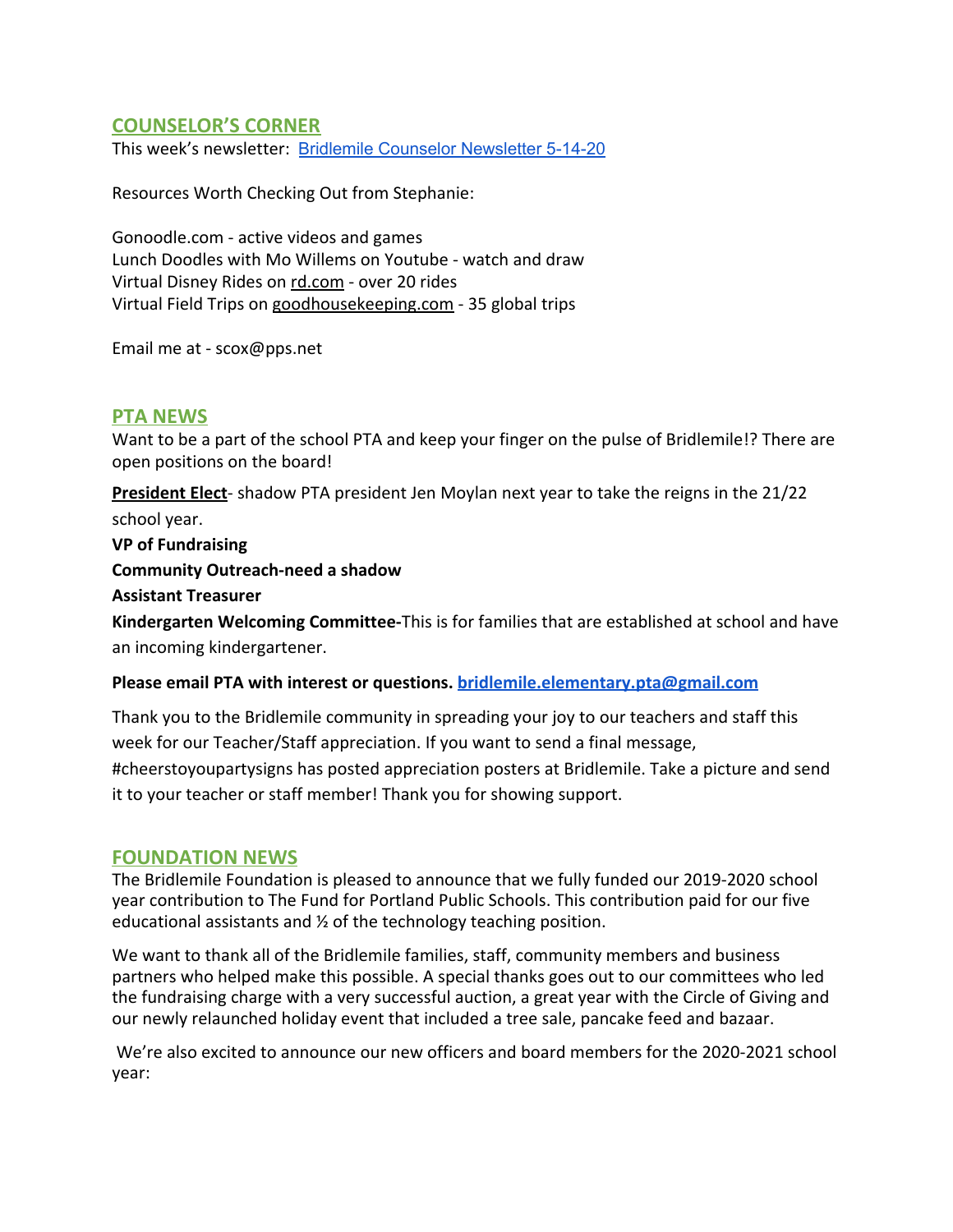- · Nick Fischer -- President
- · Neisa Dokken -- Secretary
- · Emily Breuer -- Treasurer
- · Arik Tronnes -- Member at Large
- · Kristin Cornuelle -- Fundraising Chair
- · Josh King -- Holiday Tree Sale Chair
- · Shahrzad Dey -- Holiday Bazaar Chair
- · Erin Allcutt -- Circle of Giving Chair
- · Gretchen Hoffman -- Marketing Chair

We would also like to thank our outgoing officers and board members whose contributions have fueled our success over the last few years:

- · Marc Albers -- Board President
- · Jen Moylan -- Board Secretary
- · Marisa Bursett -- Board Treasurer
- · Riikka Marr -- Circle of Giving Chair

Like all things, the Bridlemile Foundation is faced with a changing environment for the next school year. Traditional funding is in jeopardy, the school budget is likely to be cut, and the fiscal demands are greater than ever. We rely on parent volunteers to run our board, all of our fundraising and all of our events. We will need even greater involvement during the 2020-2021 school year. If you are interested in getting involved with the foundation, please email us at Bridlemilefoundation@gmail.com.

Thanks to everyone for making this last year a success. We look forward to 2020-2021!

Your Foundation Board

# **SCHOOL CLUSTER NEWS**

Lincoln

Registration for Lincoln Youth Football in the fall (flag or tackle) is now open. [click here to](https://www.lincolnyouthfootball.info/) [register.](https://www.lincolnyouthfootball.info/)